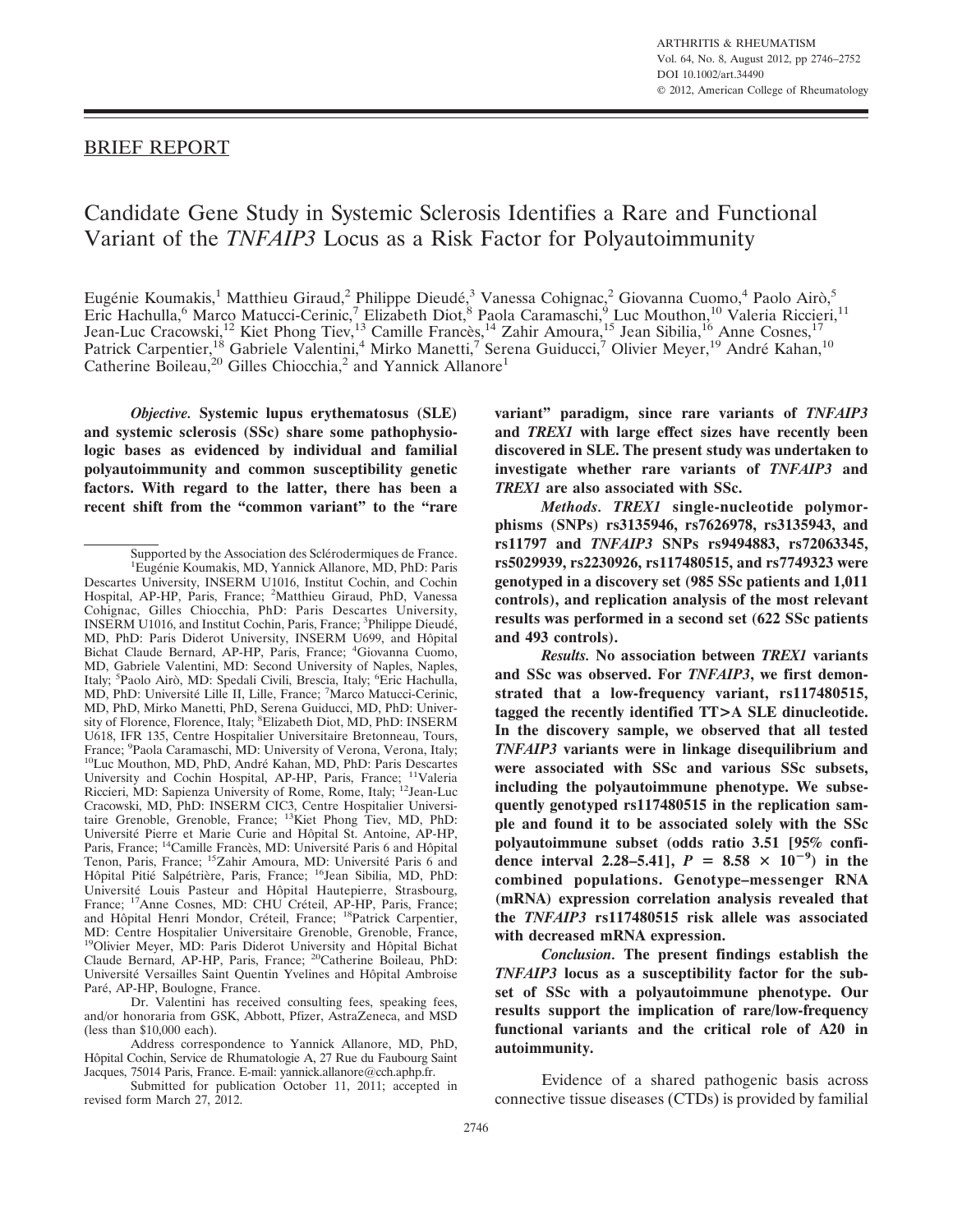and individual aggregation of autoimmune diseases and by the well-known pleiotropism of autoimmune susceptibility genes (1,2). In recent years, a number of novel and unbiased genetic associations have been revealed, notably through genome-wide association studies (GWAS) (3). The underlying rationale for GWAS is the "common disease, common variant" hypothesis, positing that common diseases, such as autoimmune diseases, are attributable in large part to allelic variants (single-nucleotide polymorphisms [SNPs]) present in  $>5\%$  of the population. However, the attributable risk conferred by the susceptibility alleles identified to date explains only 15–20% of heritability (4). There is now evidence that a number of low-frequency (i.e., 1–5%) and rare  $\left( \langle 1\% \rangle \right)$  variants that have larger effect sizes and more functional consequences with regard to phenotypic effects than do common variations are involved in the genetic susceptibility to complex traits, thus resulting in a shift from the "common variant" hypothesis to the "rare variant" paradigm (5). In systemic lupus erythematosus (SLE), rare alleles with a major effect on disease susceptibility have recently been discovered (6). Among these, mutations in *TREX1* and low-frequency variants in *TNFAIP3* have been highlighted (7–10).

*TREX1* (3p21.31), the gene for 3' repair exonuclease 1 (Trex1), encodes the major  $3' \rightarrow 5'$  DNA exonuclease involved in a proofreading function during genome replication. There is evidence that Trex1 might be a negative regulator of the interferon-stimulatory DNA response and that it could minimize immune activation by self DNA and prevent cell-intrinsic initiation of autoimmune processes. *TNFAIP3* (6q23.3), the tumor necrosis factor  $\alpha$ -inducible protein 3 gene, encodes A20, a zinc-finger protein required for inhibition of the NF- $\kappa$ B signaling axis. Recently, several polymorphisms in the *TNFAIP3* locus have been found to be associated with increased susceptibility to a number of autoimmune diseases, i.e., SLE, rheumatoid arthritis, Crohn's disease, psoriasis, multiple sclerosis, type 1 diabetes, and systemic sclerosis (SSc) (9,11,12).

SSc is a rare multisystem autoimmune disease classified as a CTD. Numerous genetic factors underlying susceptibility to SSc have been identified, the vast majority belonging to autoimmune pathways. Among these genetic factors, the *TNFAIP3* SNP rs5029939, located in the second intron, was recently identified by our group as being strongly associated with SSc, with the strongest effect size reported to date in SSc outside the HLA locus (odds ratio  $[OR] > 2$ ) (12). However, the *TNFAIP3* causal variant still remains to be identified, and functional data are needed to clarify its functional consequences. A recent genetic study in SLE identified

a functional TT>A dinucleotide variant, located 41.5 kb downstream of the *TNFAIP3* promoter, that could be the causal variant (10).

Given the evidence of a shared genetic background between SSc and SLE and the emerging rare variants paradigm, we investigated the association of low-frequency and rare variants of the *TREX1* and *TNFAIP3* gene regions, identified as susceptibility factors for SLE, with SSc and disease subsets. In addition, we performed genotype–messenger RNA (mRNA) expression correlation analyses to assess their putative functional implications.

#### **PATIENTS AND METHODS**

**Study population.** We performed a case–control association study, using a French Caucasian population consisting of 841 SSc patients and 997 healthy unrelated ethnically matched controls as previously described (13) for the genotyping of *TREX1* variants, and an extended French cohort consisting of 1,043 SSc patients and 1,095 matched controls for the genotyping of *TNFAIP3* variants. The replication set was an Italian cohort comprising 668 SSc patients and 501 controls. We included only individuals of European ancestry (defined as all 4 grandparents being of European Caucasian ancestry). Characteristics of the SSc patients in both cohorts are shown in Table 1. In addition, both French and Italian SSc patients were investigated by local physicians for the co-occurrence of autoimmune diseases known to be associated with CTDs, which were identified in 268 of them (15.7%). These autoimmune diseases were SLE, rheumatoid arthritis, Sjögren's syndrome, autoimmune thyroid disease, and primary biliary cirrhosis, and were classified in accordance with standard international criteria. All patients were screened for antinuclear antibodies

**Table 1.** Characteristics of the patients with SSc included in the discovery and replication sets\*

|                                             | French cohort Italian cohort<br>$(n = 985)$ † | $(n = 622)$ †   |
|---------------------------------------------|-----------------------------------------------|-----------------|
| Female                                      | 84.3                                          | 90.7            |
| Age, mean $\pm$ SD years                    | $57.5 \pm 13.9$                               | $57.6 \pm 13.9$ |
| Disease duration, mean $\pm$ SD years       | $10.9 \pm 8.2$                                | $12.1 \pm 8.6$  |
| <b>lcSSc</b>                                | 66.9                                          | 74.6            |
| dcSSc                                       | 33.1                                          | 25.4            |
| Anti-topo $I+$                              | 26.9                                          | 32.7            |
| $ACA+$                                      | 42.5                                          | 45.8            |
| Fibrosing alveolitis seen on CT scan        | 40.4                                          | 35.0            |
| At least 1 associated autoimmune<br>disease | 15.2                                          | 16.1            |
| Sjögren's syndrome                          | 8.4                                           | 6.2             |
| Autoimmune thyroiditis                      | 4.6                                           | 8.7             |
| Primary biliary cirrhosis                   | 2.3                                           | 1.4             |

\* Except where indicated otherwise, values are the percent. SSc systemic sclerosis;  $lcSSc = limited$  cutaneous SSc;  $dcSSc = diffuse$ cutaneous SSc; anti-topo I = anti-topoisomerase I antibody;  $ACA =$ anticentromere antibody;  $CT =$  computed tomography.

† Number of patients after exclusion of some patients from analysis for quality control purposes (see Patients and Methods).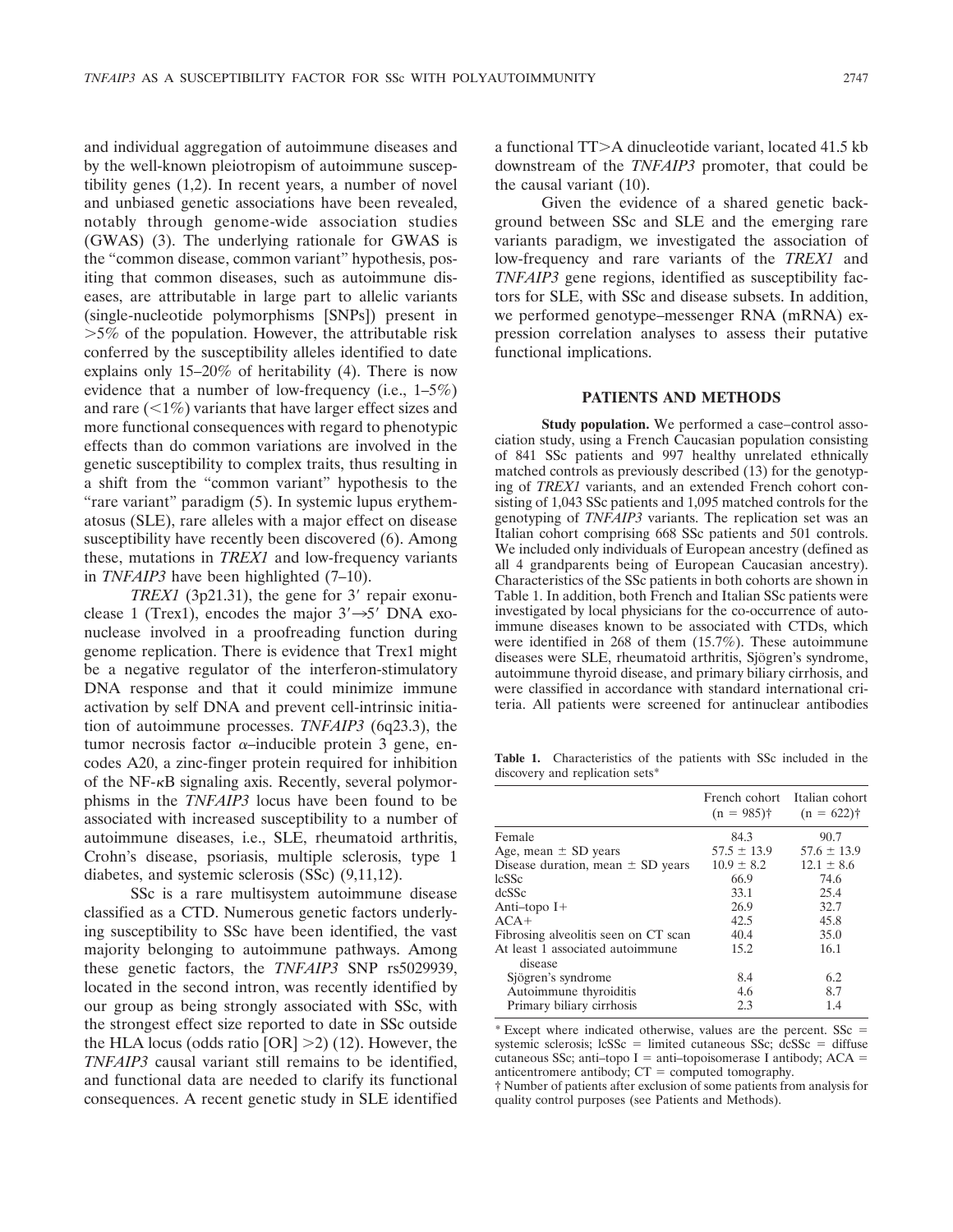and their putative antibody specificity, and for other antibodies if clinically relevant.

**Genotyping and quantification of gene expression in peripheral blood mononuclear cells (PBMCs).** We selected 4 *TREX1* SNPs (rs3135946, rs7626978, rs3135943, and rs11797) and 6 low-frequency *TNFAIP3* SNPs (rs9494883, rs72063345, rs5029939, rs2230926, rs117480515, and rs7749323) because of their reported associations with SLE (6–11) and/or because of their possible functional implications (10,11). Genotyping was performed as previously described (13). In addition, direct sequencing of the region downstream of *TNFAIP3* was performed in a random sample of 143 French SSc patients and 131 controls, to determine whether the polymorphic dinucleotide identified in SLE (rs117480515) was present (10). *TNFAIP3* gene expression by PBMCs was measured by Taq-Man quantitative real-time polymerase chain reaction. (Details on the process for direct sequencing and for measurement of gene expression in PBMCs are available from the corresponding author upon request.)

**Statistical analysis.** Statistical analyses were conducted as previously described (13) and included power calculation and haplotype analysis. Subjects lacking genotyping data for at least one of the *TREX1* and *TNFAIP3* SNPs ( $n = 96$  and  $n = 178$ , respectively) were excluded from the analyses. In addition, SSc patients with concomitant autoimmune diseases known to be associated with the *TREX1* and *TNFAIP3* loci  $(n = 18)$  were excluded prior to analysis in order to avoid bias due to a possible excess of risk alleles attributable to these patients, as previously described (13). The combined data on the 2 populations were analyzed by calculating the pooled ORs using a Cochran-Mantel-Haenszel test for stratified analysis. Ninety-five percent confidence intervals (95% CIs) were calculated. The Breslow-Day method was applied to calculate the homogeneity of ORs between the 2 cohorts.

#### **RESULTS**

**Discovery set.** The average genotyping call rate for the *TREX1* and *TNFAIP3* variants was >98% in both the SSc and the control samples. The 6 *TNFAIP3* variants and 3 of the *TREX1* variants (rs1197, rs3135946, and rs7626978) were in Hardy-Weinberg equilibrium in the control subjects in the discovery population. Allelic frequencies were found to be in good agreement with those reported in the European Caucasian population.

*TREX1.* No association was found between any of the 4 *TREX1* variants and SSc overall or specific subphenotypes of SSc (data available from the corresponding author upon request). The *TREX1* polymorphism rs3135943 described in SLE patients was not found in the French SSc and control populations, supporting the notion that it relates to a genetic mutation.

*TNFAIP3.* Direct sequencing of the region downstream of *TNFAIP3* revealed the presence of a singlebase deletion at chromosome 6 position 138,271,732, followed by a  $T>A$  variation in 12 SSc patients and 7 control individuals (allelic frequency 4.23% and 2.69%, respectively;  $P = 0.33$ ), all in a heterozygous state.

The rs117480515 minor A allele that refers to the  $T>A$ variant at chromosome position 138,272,733 was detected in 100% of individuals carrying the T deletion. Conversely, the rs117480515 T allele was detected in all individuals who did not carry the deletion. We therefore considered that the rs117480515 A allele was a perfect proxy for this deletion, and that this result could be extended to our large genotyping cohort using rs117480515 as a tag SNP for the T deletion and the dinucleotide.

The case–control association study demonstrated an association of all *TNFAIP3* SNPs investigated with SSc (Table 2). When subphenotypes were considered and after Bonferroni correction for multiple testing, the most significant differences in allelic frequencies and ORs were observed for the subsets of SSc patients with diffuse cutaneous disease (dcSSc), with fibrosing alveolitis, and with a polyautoimmune phenotype (Table 2). The genotypes obtained for rs117480515 were in 100% agreement with those obtained by direct sequencing in individuals randomly selected to have both methods performed. Taking into account the observed association signal for *TNFAIP3*, we continued the investigation solely for this gene, and *TREX1* was not genotyped in the replication sample.

*TNFAIP3 haplotype analysis and linkage disequilibrium (LD) relationship.* Two common *TNFAIP3* haplotypes (frequency  $>1\%$  in controls) were predicted from our study sample. Only the G-C-G-G-A-A haplotype, consisting of the minor alleles of each SNP, was found to be associated with SSc (4.46% in patients versus 1.82% in controls;  $P = 2.63 \times 10^{-6}$ ). The other haplotype consisted of the major alleles of each SNP. Pairwise LD was calculated by analysis of the correlation  $(r^2)$  in the control population. Consistent with findings in the haplotype analysis, all SNPs demonstrated strong LD in the French Caucasian healthy control subjects (details available from the corresponding author upon request). Given that the *TNFAIP3* risk haplotype could be tagged by one single SNP, we subsequently only investigated SNP rs117480515 in the replication sample.

**Replication set.** The SNP rs117480515 was in Hardy-Weinberg equilibrium in the Italian control population. The average call rate for rs117480515 was 98% in both the SSc patients and the control subjects. The allelic association with SSc was replicated only in patients with the polyautoimmune phenotype (minor allele frequency 7.0%, versus 2.4% in controls; OR 3.02 [95% CI 1.53–5.94],  $P = 0.002$ ). Associations shown in the discovery cohort were not replicated for other SSc subtypes, including dcSSc (minor allele frequency 3.8%; OR 1.58 [95% CI 0.78–3.20],  $P = 0.139$  (other data available from the corresponding author upon request).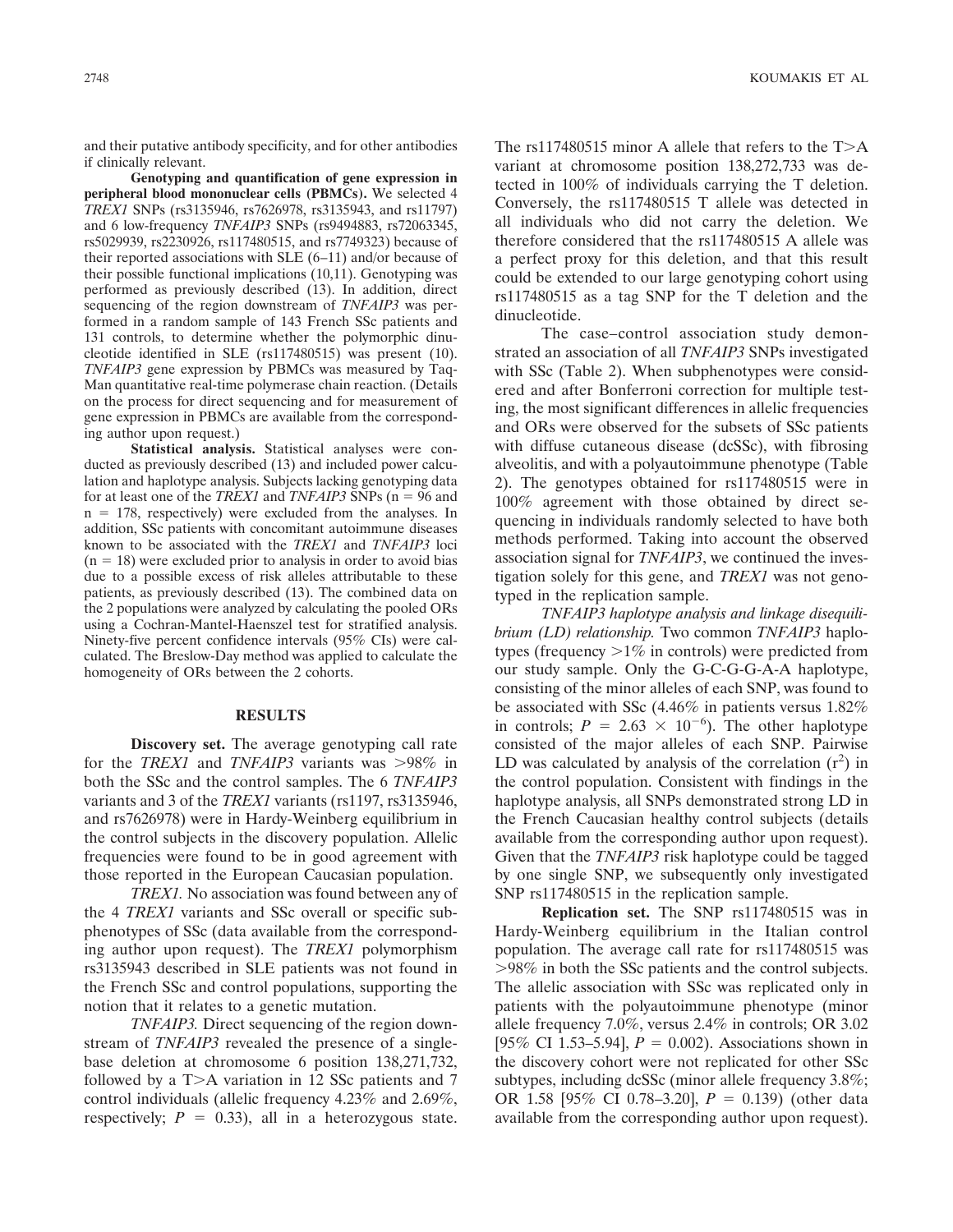**Table 2.** Allelic distributions of the *TNFAIP3* SNPs in SSc patients and controls from the French discovery sample and results of the Cochran-Mantel-Haenszel test for the combined European Caucasian populations\*

| SNP, phenotype $(n)$                     | MAF, $%$ | Allelic $P$           | Adjusted $P\uparrow$  | OR (95% CI)         |
|------------------------------------------|----------|-----------------------|-----------------------|---------------------|
| French discovery sample                  |          |                       |                       |                     |
| rs9494883 G                              |          |                       |                       |                     |
| SSc (985)                                | 5.6      | $4.04 \times 10^{-8}$ | $2.43 \times 10^{-7}$ | $2.60(1.83 - 3.70)$ |
| SSc plus other autoimmune disease (150)  | 7.7      | $5.35 \times 10^{-6}$ | $3.21 \times 10^{-5}$ | $3.65(2.17-6.12)$   |
| dcSSc(285)                               | 7.1      | $1.80 \times 10^{-7}$ | $1.08 \times 10^{-6}$ | $3.32(2.14 - 5.13)$ |
| SSc, anti-topo $I + (220)$               | 5.9      | $1.20 \times 10^{-4}$ | $7.20 \times 10^{-4}$ | $2.76(1.68-4.52)$   |
| lcSSc(575)                               | 5.1      | $1.70 \times 10^{-5}$ | $1.02 \times 10^{-4}$ | $2.38(1.60-3.53)$   |
| SSc, $ACA + (348)$                       | 4.9      | $5.99 \times 10^{-4}$ | $3.60 \times 10^{-3}$ | $2.26(1.43-3.55)$   |
| SSc with fibrosing alveolitis (346)      | 6.2      | $2.29 \times 10^{-6}$ | $1.37 \times 10^{-5}$ | $2.91(1.90-4.46)$   |
| Controls $(1,011)$                       | 2.0      | NA                    | NA                    | NA                  |
| rs72063345 C                             |          |                       |                       |                     |
| SSc (985)                                | 4.7      | $6.56 \times 10^{-7}$ | $3.93 \times 10^{-6}$ | $2.56(1.74-3.75)$   |
| SSc plus other autoimmune disease (150)  | 7.0      | $5.57 \times 10^{-6}$ | $3.34 \times 10^{-5}$ | $3.93(2.27-6.79)$   |
| dcSSc(285)                               | 6.0      | $1.63 \times 10^{-6}$ | $9.75 \times 10^{-6}$ | $3.31(2.07 - 5.31)$ |
| SSc, anti-topo I+ (220)                  | 4.8      | $8.89 \times 10^{-4}$ | $5.33 \times 10^{-3}$ | $2.62(1.52 - 4.51)$ |
| lcSSc $(575)$                            | 4.3      | $7.14 \times 10^{-5}$ | $4.29 \times 10^{-4}$ | $2.37(1.55-3.64)$   |
| SSc, $ACA + (348)$                       | 4.0      | $2.51 \times 10^{-3}$ | $1.50 \times 10^{-2}$ | $2.19(1.33 - 3.59)$ |
| SSc with fibrosing alveolitis (346)      | 5.6      | $1.73 \times 10^{-6}$ | $1.04 \times 10^{-5}$ | $3.12(1.98 - 4.92)$ |
| Controls $(1,011)$                       | 1.9      | NA                    | <b>NA</b>             | NA                  |
| rs5029939 G                              |          |                       |                       |                     |
| SSc (985)                                | 6.3      | $4.76 \times 10^{-8}$ | $2.86 \times 10^{-7}$ | $2.38(1.73 - 3.28)$ |
| SSc plus other autoimmune disease (150)  | 8.3      | $1.32 \times 10^{-5}$ | $7.92 \times 10^{-5}$ | $3.19(1.96 - 5.20)$ |
| dcSSc(285)                               | 7.9      | $2.44 \times 10^{-7}$ | $1.47 \times 10^{-6}$ | $3.01(2.01-4.51)$   |
| SSc, anti-topo $I + (220)$               | 6.8      | $1.32 \times 10^{-4}$ | $8.20 \times 10^{-4}$ | $2.57(1.63-4.05)$   |
| lcSSc(575)                               | 5.7      | $6.86 \times 10^{-5}$ | $4.11\times10^{-4}$   | $2.10(1.46-3.03)$   |
| SSc, $ACA + (348)$                       | 5.5      | $1.58 \times 10^{-3}$ | $9.50\times10^{-3}$   | $2.03(1.33 - 3.09)$ |
| SSc with fibrosing alveolitis (346)      | 6.8      | $7.92 \times 10^{-6}$ | $4.75 \times 10^{-5}$ | $2.56(1.72 - 3.81)$ |
| Controls $(1,011)$                       | 2.8      | NA                    | NA                    | <b>NA</b>           |
| rs2230926 T                              |          |                       |                       |                     |
| SSc (985)                                | 6.2      | $1.62 \times 10^{-7}$ | $9.72 \times 10^{-7}$ | $2.30(1.67-3.16)$   |
| SSc plus other autoimmune disease (150)  | 8.3      | $2.64 \times 10^{-5}$ | $1.58 \times 10^{-4}$ | $3.13(1.93 - 5.10)$ |
|                                          | 7.9      | $5.08 \times 10^{-7}$ | $3.05 \times 10^{-6}$ | $2.96(1.98 - 4.42)$ |
| dcSSc(285)                               | 6.8      | $1.55 \times 10^{-4}$ |                       |                     |
| SSc, anti-topo $I + (220)$               |          |                       | $9.28 \times 10^{-4}$ | $2.52(1.60-3.98)$   |
| lcSSc $(575)$                            | 5.5      | $2.19 \times 10^{-4}$ | $1.31 \times 10^{-3}$ | $2.00(1.39 - 2.88)$ |
| SSc, $ACA + (348)$                       | 5.5      | $1.74 \times 10^{-3}$ | $1.04 \times 10^{-2}$ | $1.99(1.31 - 3.03)$ |
| SSc with fibrosing alveolitis (346)      | 6.8      | $9.31\times10^{-6}$   | $5.59 \times 10^{-5}$ | $2.51(1.69-3.73)$   |
| Controls $(1,011)$                       | 2.8      | NA                    | NA                    | NA                  |
| rs117480515 A                            |          |                       |                       |                     |
| SSc (985)                                | 4.3      | $4.25 \times 10^{-6}$ | $2.55 \times 10^{-5}$ | $2.46(1.65-3.65)$   |
| SSc plus other autoimmune disease (150)  | 6.7      | $8.86 \times 10^{-6}$ | $5.32 \times 10^{-5}$ | $3.94(2.25 - 6.90)$ |
| dcSSc(285)                               | 5.8      | $1.93 \times 10^{-6}$ | $1.16 \times 10^{-5}$ | $3.39(2.09 - 5.49)$ |
| SSc, anti-topo I+ (220)                  | 4.8      | $6.16 \times 10^{-4}$ | $3.69 \times 10^{-3}$ | $2.77(1.60-4.79)$   |
| lcSSc(575)                               | 4.0      | $2.60 \times 10^{-4}$ | $1.56 \times 10^{-3}$ | $2.30(1.48 - 3.58)$ |
| SSc, $ACA + (348)$                       | 3.7      | $4.73 \times 10^{-3}$ | $2.80 \times 10^{-2}$ | $2.14(1.28 - 3.57)$ |
| SSc with fibrosing alveolitis (346)      | 5.5      | $2.00 \times 10^{-6}$ | $1.20 \times 10^{-5}$ | $3.20(2.02 - 5.10)$ |
| Controls $(1,011)$                       | 1.8      | <b>NA</b>             | NA                    | <b>NA</b>           |
| rs7749323 A                              |          |                       |                       |                     |
| SSc (985)                                | 4.6      | $7.85 \times 10^{-7}$ | $4.71 \times 10^{-6}$ | $2.57(1.74 - 3.79)$ |
| SSc plus other autoimmune disease (150)  | 6.7      | $1.21 \times 10^{-5}$ | $7.24 \times 10^{-5}$ | $3.83(2.19-6.70)$   |
| dcSSc(285)                               | 6.3      | $1.74 \times 10^{-7}$ | $1.04 \times 10^{-6}$ | $3.62(2.26 - 5.78)$ |
| SSc, anti-topo $I + (220)$               | 5.0      | $3.84\times10^{-4}$   | $2.30\times10^{-3}$   | $2.82(1.65 - 4.84)$ |
| lcSSc(575)                               | 4.1      | $2.06 \times 10^{-4}$ | $1.24 \times 10^{-3}$ | $2.29(1.48 - 3.54)$ |
| SSc, $ACA + (348)$                       | 4.0      | $2.19 \times 10^{-3}$ | $1.31 \times 10^{-2}$ | $2.25(1.34 - 3.70)$ |
| SSc with fibrosing alveolitis (346)      | 5.6      | $1.36 \times 10^{-6}$ | $8.13 \times 10^{-6}$ | $3.20(2.03 - 5.07)$ |
| Controls $(1,011)$                       | 1.8      | NA                    | NA                    | NA                  |
| Combined French and Italian populations‡ |          |                       |                       |                     |
| rs117480515 A                            |          |                       |                       |                     |
| SSc (1,607)                              | 2.97     | $1.00 \times 10^{-5}$ | $6.00 \times 10^{-5}$ | $1.99(1.46 - 2.71)$ |
| SSc plus other autoimmune disease (250)  | 2.68     | $1.43 \times 10^{-9}$ | $8.58 \times 10^{-9}$ | $3.51(2.28 - 5.41)$ |
| dcSSc(443)                               | 2.70     | $6.51 \times 10^{-7}$ | $3.91 \times 10^{-6}$ | $2.62(1.77-3.87)$   |
| SSc, anti-topo $I + (423)$               | 2.39     | $2.90 \times 10^{-3}$ | 0.0174                | $1.90(1.23 - 2.93)$ |
|                                          |          |                       |                       |                     |
| lcSSc(1,039)                             | 2.65     | $4.70 \times 10^{-4}$ | $2.82 \times 10^{-3}$ | $1.82(1.29 - 2.57)$ |
| SSc, $ACA + (632)$                       | 2.58     | $4.50 \times 10^{-4}$ | $2.70 \times 10^{-3}$ | $1.96(1.34 - 2.88)$ |
| SSc with fibrosing alveolitis (561)      | 2.62     | $3.57 \times 10^{-5}$ | $2.14 \times 10^{-4}$ | $2.19(1.49 - 3.22)$ |
| Controls $(1,504)$                       | 2.97     | NA                    | NA                    | NA                  |

\* SNPs = single-nucleotide polymorphisms; SSc = systemic sclerosis; MAF = minor allele frequency; OR = odds ratio; 95% CI = 95% confidence interval; dcSSc = diffuse cutaneous SSc; anti-topo I = anti-topoisomerase I antibody; lcSSc = limited cutaneous SSc; ACA = anticentromere antibody; NA = not applicable. † After Bonferroni correction.

‡ Overall allele frequencies for *TNFAIP3* rs117480515 and Cochran-Mantel-Haenszel test results.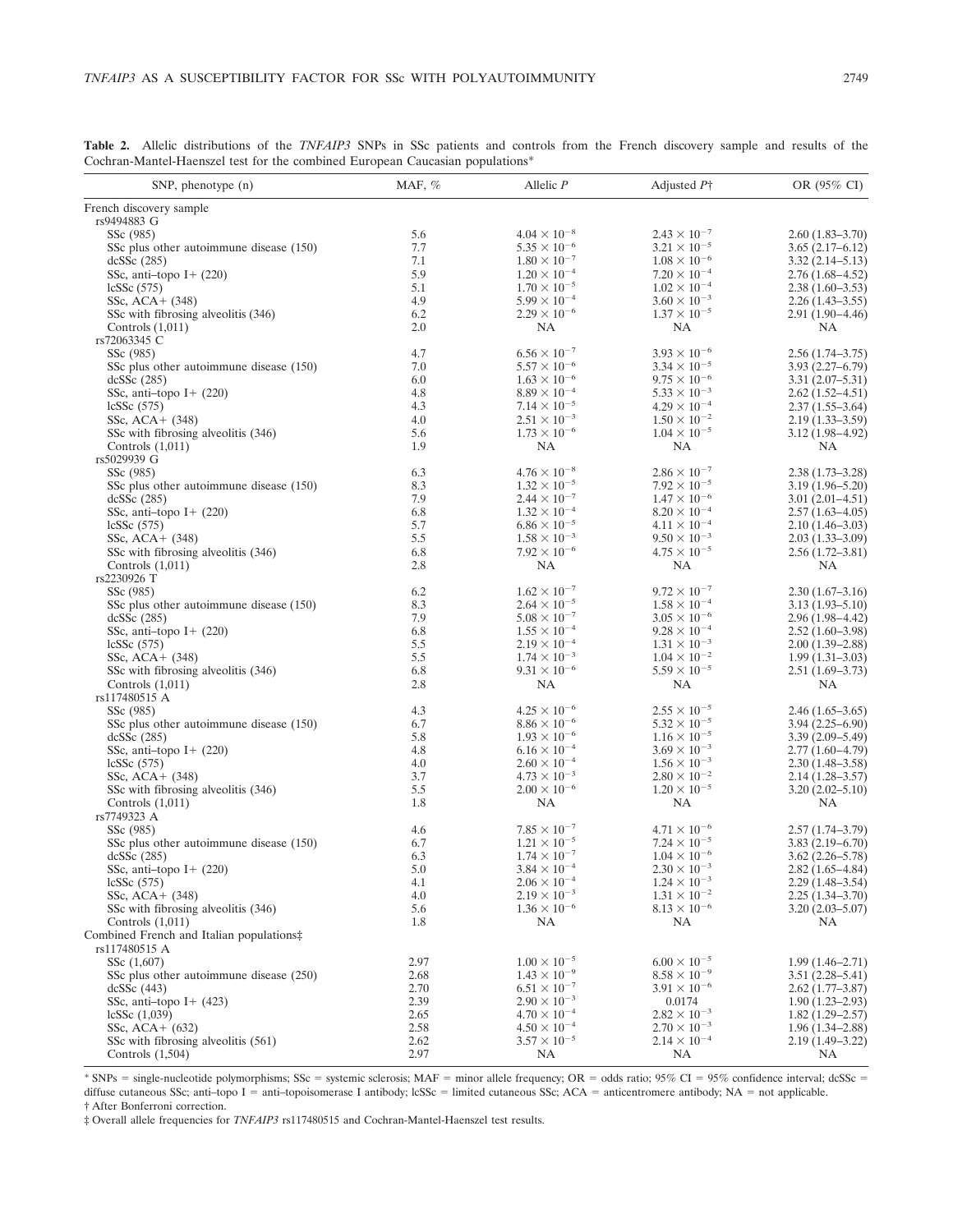**Combined populations.** Despite the different geographic origins of the 2 data sets, a test of combinability performed by the Breslow-Day method identified no significant differences between them. Pooled OR analysis with the Cochran-Mantel-Haenszel test showed that the rs117480515 A allele was strongly associated with susceptibility to SSc with associated autoimmune disease(s) (pooled OR 3.51, [95% CI 2.28–5.41],  $\chi^2 = 36.6$ ) (Table 2). Furthermore, the combined analysis of each separate autoimmune disease subgroup revealed significant associations for all 3 of the most frequently reported autoimmune diseases, i.e., Sjögren's syndrome  $(OR\ 3.66\ 95\% \ CI\ 1.97-6.78], P = 1.07 \times 10^{-5}),$ autoimmune thyroid disease (OR 4.09 [95% CI 2.17– 7.71],  $P = 2.03 \times 10^{-6}$ , and primary biliary cirrhosis (OR 5.07 [95% CI 1.76-14.6],  $P = 0.00083$ ). Withincohort analyses showed an association between the *TNFAIP3* rs117480515 A allele and SSc with other autoimmune disease ( $n = 250$ ) as compared to SSc with no other documented autoimmune disease ( $n = 1,099$ ) (OR 1.98 [95% CI 1.31–2.99],  $P = 0.001$ ) (data not shown).

Significant but weaker associations were observed in the dcSSc subset and the SSc with fibrosing alveolitis subset. The within-cohort comparison between the dcSSc subset  $(n = 443)$  and the limited cutaneous SSc subset (n = 158) was not significant (OR 1.39 [95%) CI 0.95–2.04],  $P = 0.09$ ).

**Functional consequences of the** *TNFAIP3* **rs117480515 polymorphism with regard to** *TNFAIP3* **mRNA expression.** We then investigated the potential influence of the risk haplotype, tagged by SNP rs117480515, on *TNFAIP3* mRNA expression by PBMCs from 33 control subjects (none with the rs117480515 AA genotype, 2 with the TA genotype, and 31 with the TT genotype) and 38 SSc patients (none with the rs117480515 AA genotype, 3 with the TA genotype, and 35 with the TT genotype). *TNFAIP3* mRNA expression levels were significantly lower in individuals who carried the *TNFAIP3* rs117480515 A risk allele than in those who did not  $(P = 0.02)$  (Figure 1). No difference in *TNFAIP3* expression between patients and controls was observed (data not shown).

### **DISCUSSION**

Findings of the present association study provide strong evidence of a positive association between *TNFAIP3* low-frequency variants and the subset of SSc with concomitant autoimmune disorders in European Caucasian populations. This result was obtained in analyses of large cohorts and included a replication step



**Figure 1.** Influence of the *TNFAIP3* genotype on *TNFAIP3* mRNA expression by peripheral blood mononuclear cells, as measured by quantitative TaqMan polymerase chain reaction. Expression of *TNFAIP3* mRNA was significantly reduced in carriers of the rs117480515 A allele as compared with noncarriers of the A allele. Each symbol represents an individual subject; bars show the mean  $\pm$ SEM.

confirming the strong association observed in the subset of SSc with polyautoimmunity. Within-cohort analyses further supported this association. It is noteworthy that the association with the *TNFAIP3* rs117480515 A allele was consistently observed when each associated autoimmune phenotype (Sjögren's syndrome, autoimmune thyroid disease, and primary biliary cirrhosis) was analyzed individually, further demonstrating that the *TNFAIP3* gene confers susceptibility to the polyautoimmune trait in general. This is of particular interest since the risk haplotype may therefore be considered a specific marker of polyautoimmunity.

We investigated a  $TT>A$  functional dinucleotide polymorphism in the downstream region of *TNFAIP3* (10). The presence of the T deletion composing this risk variant was identified recently by resequencing of the *TNFAIP3* locus in SLE patients, and was reported to be associated with reduced A20 protein expression (10). However, whether this deletion is present in patients with other autoimmune diseases and in healthy individuals was still unknown. Our results shed new light on this dinucleotide variant, since we found that the deletion 1) was present in 2.69% of control subjects, confirming that it is a low-frequency polymorphism and not a mutation, and 2) could be tagged by the contiguous SNP rs117480515. Furthermore, our haplotype analysis showed that the risk haplotype could be tagged by the rs117480515 A allele. When we addressed the question of the potential functional impact of this deletion on modulating *TNFAIP3* mRNA expression, we found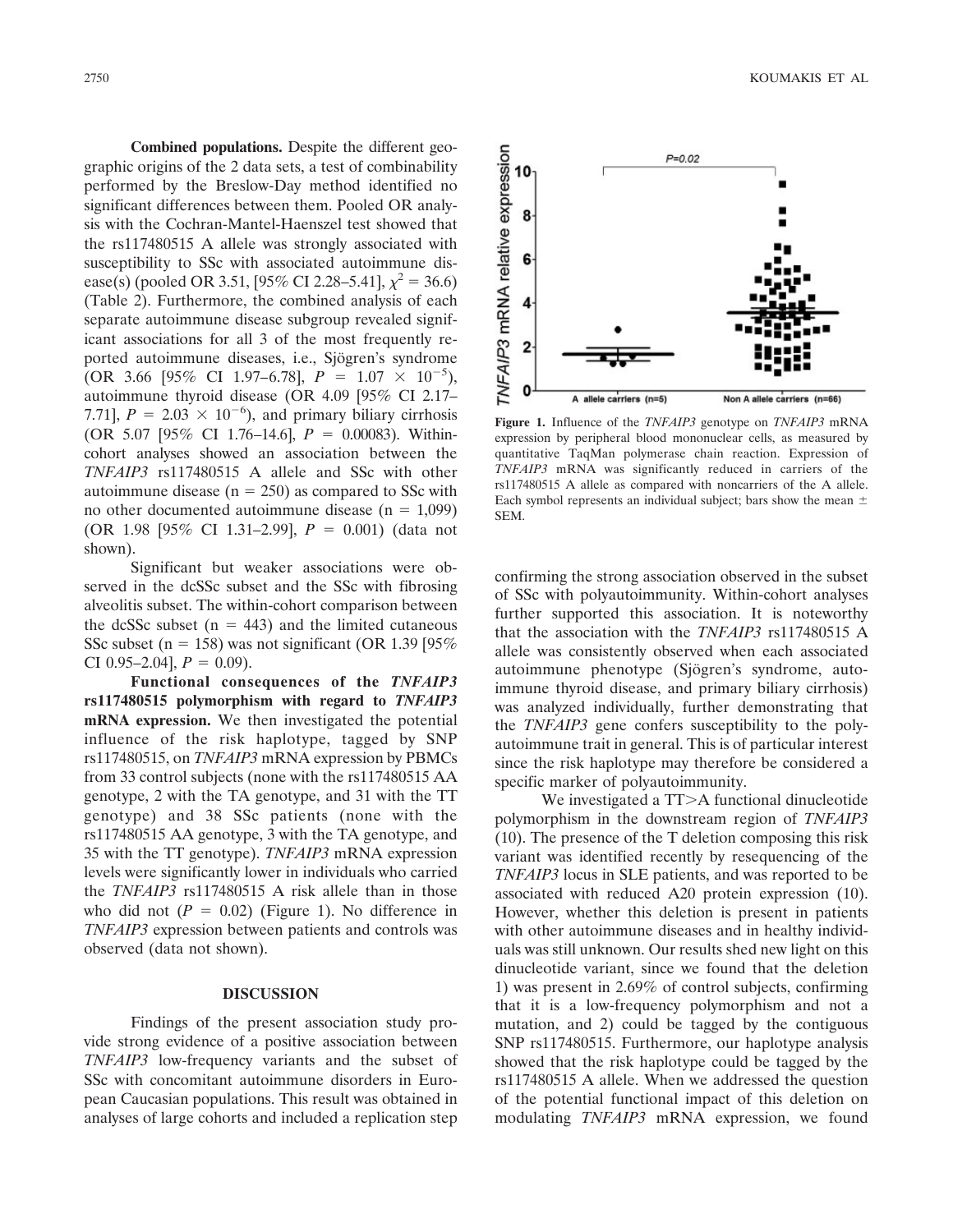that carriers of the *TNFAIP3* rs117480515 A risk allele displayed decreased expression of *TNFAIP3* mRNA compared to noncarriers, consistent with the results observed in SLE (10). However, this first attempt to investigate the functional effect of the risk haplotype was limited by the small sample size and will need to be confirmed using a larger sample.

Recently reported converging data provide evidence of a central role of A20 in autoimmune pathways and suggest that defects in A20 expression might be involved in the development of autoimmune conditions. In SSc, gene expression profile analysis of endothelial cells derived from progenitor cells revealed a trend toward reduced *TNFAIP3* mRNA expression in SSc patients compared to healthy controls (14). In addition, reduced A20 protein expression was observed in skin tissue of SSc patients compared to controls. Furthermore, studies using conditional A20-knockout mouse models have shown that A20 deficiency in dendritic cells results in systemic B and T cell autoimmunity resembling an SLE phenotype, while selective A20 deficiency in myeloid cells triggers an erosive polyarthritis phenotype (15).

The results obtained in this case–control association study demonstrate that the investigated polymorphisms of the *TREX1* gene do not contribute to susceptibility to SSc or its subphenotypes. This lack of association strengthens the notion that while some genetic loci may confer susceptibility to several autoimmune phenotypes and support the concept of shared autoimmunity, other genes may be restricted to specific diseases. However, due to the low frequency of the *TREX1* variants investigated, our study was statistically underpowered to allow us to draw firm conclusions regarding the lack of association observed for *TREX1*. Studies of larger populations of cases and controls are thus needed to confirm this result. Furthermore, although we found similar allelic frequencies of the *TNFAIP3* SNP rs117480515 and used the Breslow-Day test to rule out genetic heterogeneity, the use of ancestry-informative markers would have further confirmed the absence of heterogeneity between French and Italian cohorts.

Our study establishes the *TNFAIP3* rs117480515 variant as a susceptibility factor in the subset of SSc with associated autoimmune disease, mostly represented by Sjögren's syndrome, autoimmune thyroiditis, and primary biliary cirrhosis. Moreover, the current results, obtained through the analysis of enriched phenotypes, also provide further evidence supporting the implication of rare variants in susceptibility to complex diseases. These findings should encourage investigators to per-

form more in-depth phenotyping of patients with autoimmune disease and to take into account polyautoimmunity in statistical analyses. Indeed, genetic factors such as *PTPN22*, *IRF5*, *STAT4*, and now *TNFAIP3* not only confer common genetic susceptibility to multiple autoimmune diseases, but also show potential as possible markers of individual and familial polyautoimmunity (1). Taken together, our data support the emerging role of A20 in various autoimmune diseases as highlighted in recent in vitro and in vivo studies (14,15). This molecule is progressively being identified as a crucial player in shared autoimmunity, and as a potential new therapeutic target that will hopefully lead to common treatment for different autoimmune diseases.

#### **AUTHOR CONTRIBUTIONS**

All authors were involved in drafting the article or revising it critically for important intellectual content, and all authors approved the final version to be published. Dr. Allanore had full access to all of the data in the study and takes responsibility for the integrity of the data and the accuracy of the data analysis.

Study conception and design. Koumakis, Dieudé, Cuomo, Matucci-Cerinic, Diot, Amoura, Sibilia, Carpentier, Guiducci, Meyer, Kahan, Boileau, Allanore.

Acquisition of data. Koumakis, Dieudé, Cohignac, Cuomo, Airò, Hachulla, Matucci-Cerinic, Caramaschi, Mouthon, Riccieri, Cracowski, Tiev, Francès, Amoura, Sibilia, Cosnes, Carpentier, Valentini, Manetti, Guiducci, Meyer, Kahan, Boileau, Chiocchia, Allanore.

Analysis and interpretation of data. Koumakis, Giraud, Dieudé, Tiev, Meyer, Kahan, Boileau, Chiocchia, Allanore.

#### **REFERENCES**

- 1. Criswell LA, Pfeiffer KA, Lum RF, Gonzales B, Novitzke J, Kern M, et al. Analysis of families in the Multiple Autoimmune Disease Genetics Consortium (MADGC) collection: the PTPN22 620W allele associates with multiple autoimmune phenotypes. Am J Hum Genet 2005;76:561–71.
- 2. Koumakis E, Dieude P, Avouac J, Kahan A, Allanore Y, and the Association des Sclerodermiques de France. Familial autoimmunity in systemic sclerosis—results of a French-based casecontrol family study. J Rheumatol 2012;39:532–8.
- 3. Zenewicz LA, Abraham C, Flavell RA, Cho JH. Unraveling the genetics of autoimmunity. Cell 2010;140:791–7.
- 4. Manolio TA, Collins FS, Cox NJ, Goldstein DB, Hindorff LA, Hunter DJ, et al. Finding the missing heritability of complex diseases. Nature 2009;461:747–53.
- 5. Goldstein DB. Common genetic variation and human traits. N Engl J Med 2009;360:1696–8.
- 6. Rai E, Wakeland EK. Genetic predisposition to autoimmunity: what have we learned? Semin Immunol 2011;23:67-83.
- 7. Lee-Kirsch MA, Gong M, Chowdhury D, Senenko L, Engel K, Lee YA, et al. Mutations in the gene encoding the 3'-5' DNA exonuclease TREX1 are associated with systemic lupus erythematosus. Nat Genet 2007;39:1065–7.
- 8. Namjou B, Kothari PH, Kelly JA, Glenn SB, Ojwang JO, Adler A, et al. Evaluation of the TREX1 gene in a large multi-ancestral lupus cohort. Genes Immun 2011;12:270–9.
- 9. Graham RR, Cotsapas C, Davies L, Hackett R, Lessard CJ, Leon JM, et al. Genetic variants near TNFAIP3 on 6q23 are associated with systemic lupus erythematosus. Nat Genet 2008;40:1059–61.